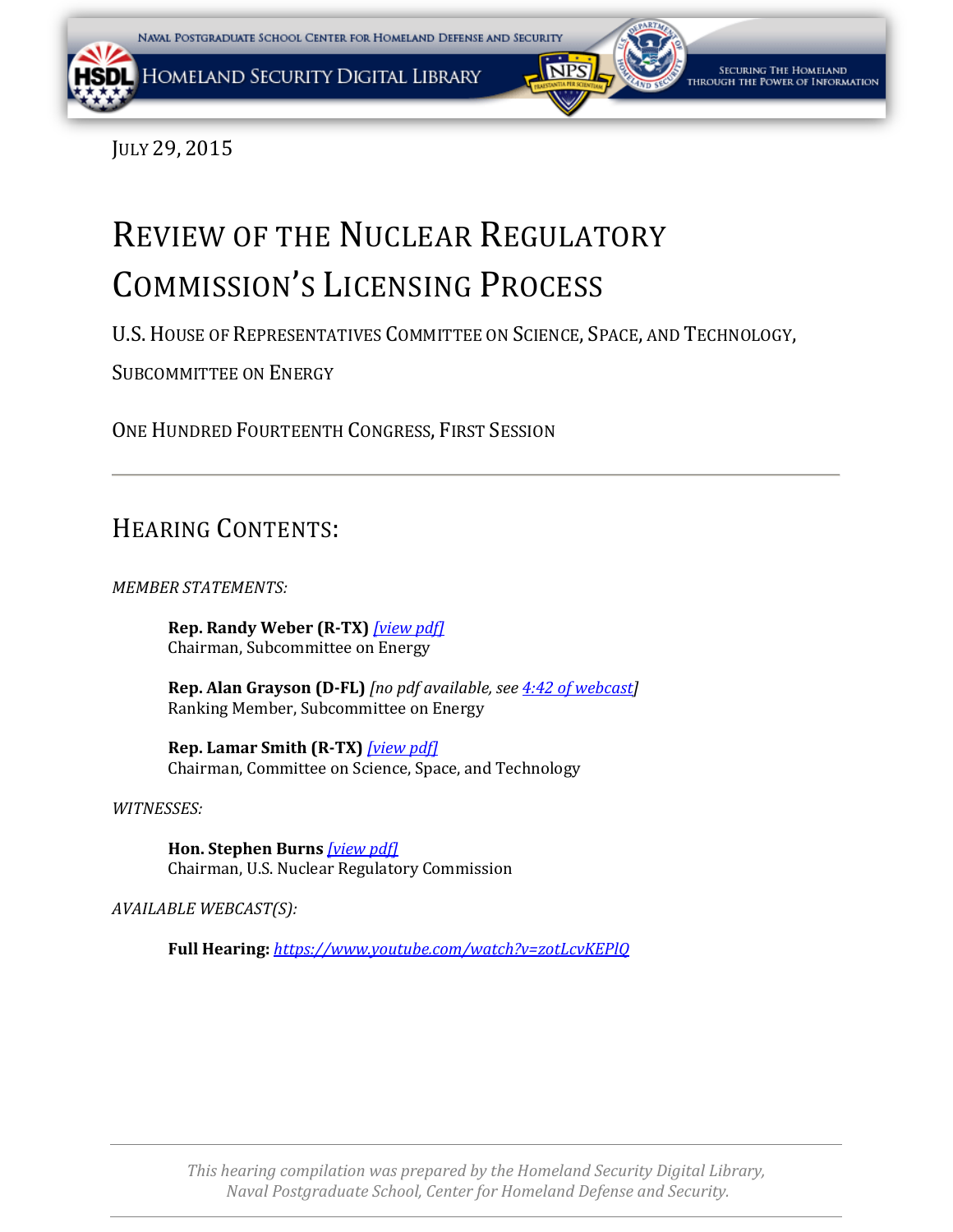## *COMPILED FROM:*

*[https://science.house.gov/legislation/hearings/subcommittee-energy-hearing-review](https://science.house.gov/legislation/hearings/subcommittee-energy-hearing-review-nuclear-regulatory-commission-s-licensing)[nuclear-regulatory-commission-s-licensing](https://science.house.gov/legislation/hearings/subcommittee-energy-hearing-review-nuclear-regulatory-commission-s-licensing)*

*\* Please note: Any external links included in this compilation were functional at its creation but are not maintained thereafter.*

*This hearing compilation was prepared by the Homeland Security Digital Library, Naval Postgraduate School, Center for Homeland Defense and Security.*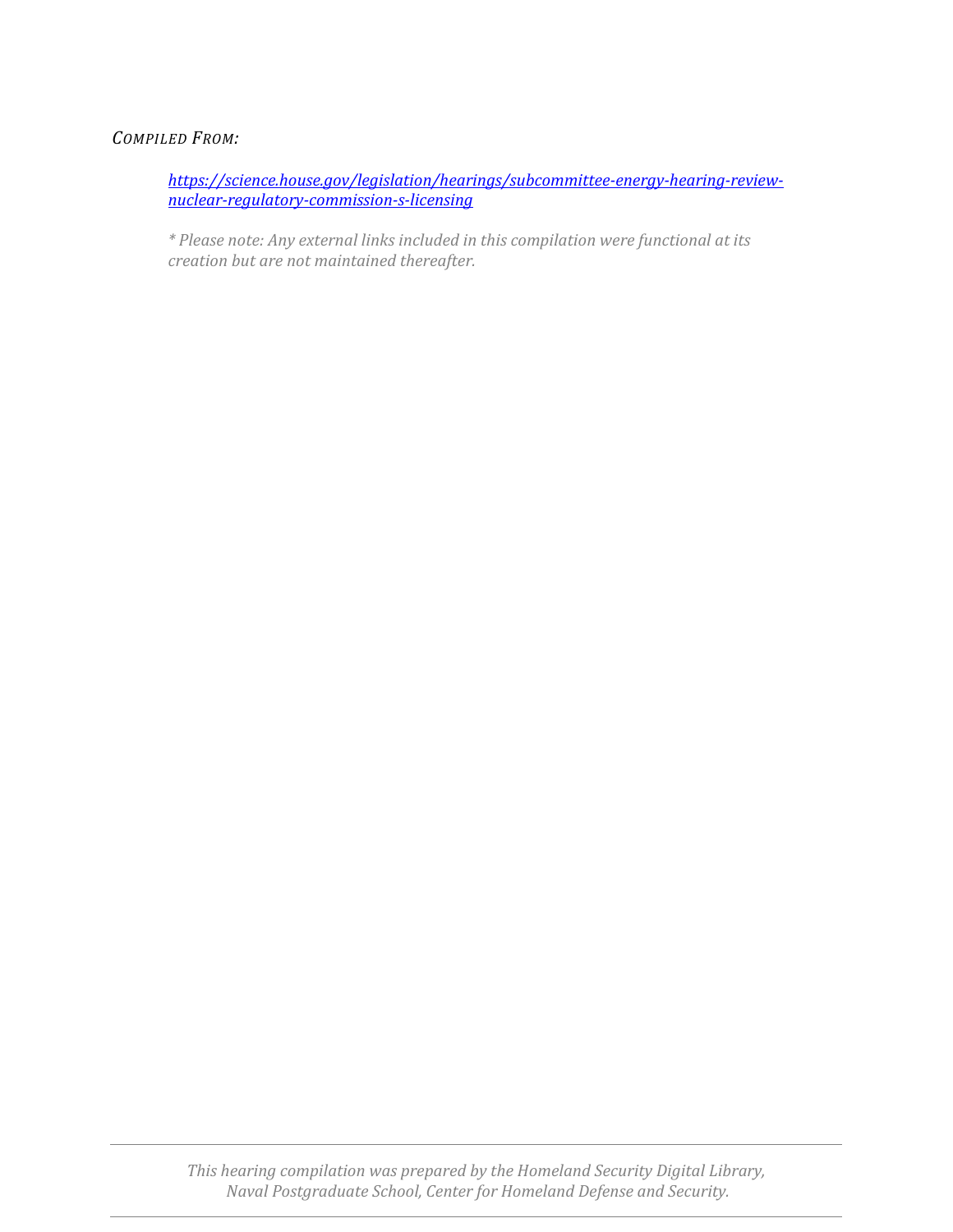<span id="page-2-0"></span>

July 29, 2015 (202) 225-6371

# **Statement of Energy Subcommittee Chairman Randy Weber (R-Texas)**

*A Review of the Nuclear Regulatory Commission's Licensing Process*

**Chairman Weber**: Good morning and welcome to today's Energy Subcommittee hearing on the Nuclear Regulatory Commission's licensing process as it relates to the Department of Energy's Nuclear R&D programs. Today, we will hear from the Honorable Stephen Burns, Chairman of the U.S. Nuclear Regulatory Commission (NRC), regarding the extent to which the NRC and DOE may cooperate to enable vital nuclear energy research. Chairman Burns, we thank you for your attendance today.

Over the next 5 minutes or so, I want to give a quick overview of this Subcommittee's previous hearings that have led us to hold this hearing today.

Last December, we heard from a startup company and an environmental institution explaining that tech companies trying to develop the next generation of nuclear technology need greater regulatory certainty to raise capital in today's market. They suggested that the DOE should use its national labs as a forum to allow private developers to carry out this work.

In May, we heard from another tech company explaining that research infrastructure to provide versatile neutron irradiation capabilities is vital for universities and the next generation tech companies to research new materials and fuels. We also heard from the director of DOE's nuclear energy innovation HUB that the increased capabilities to model and simulate nuclear reactions will allow researchers to eliminate assumptions, which can speed up and lower the cost to develop new technologies across the board.

So what does this all mean? I'll keep it simple: we have the best engineers in the world that want to take on commercial risk and develop these next generation technologies if we just give them the opportunity.

These new technologies can:

- Mitigate proliferation risk
- Increase fuel utilization
- Reduce waste yields
- Achieve higher safety margins
- And reach high levels of thermal efficiency

The United States is at its best when we provide a clear path for our technology innovators to do what they do best – find creative solutions to the world's challenges. So now I'll explain what we intend to discuss today.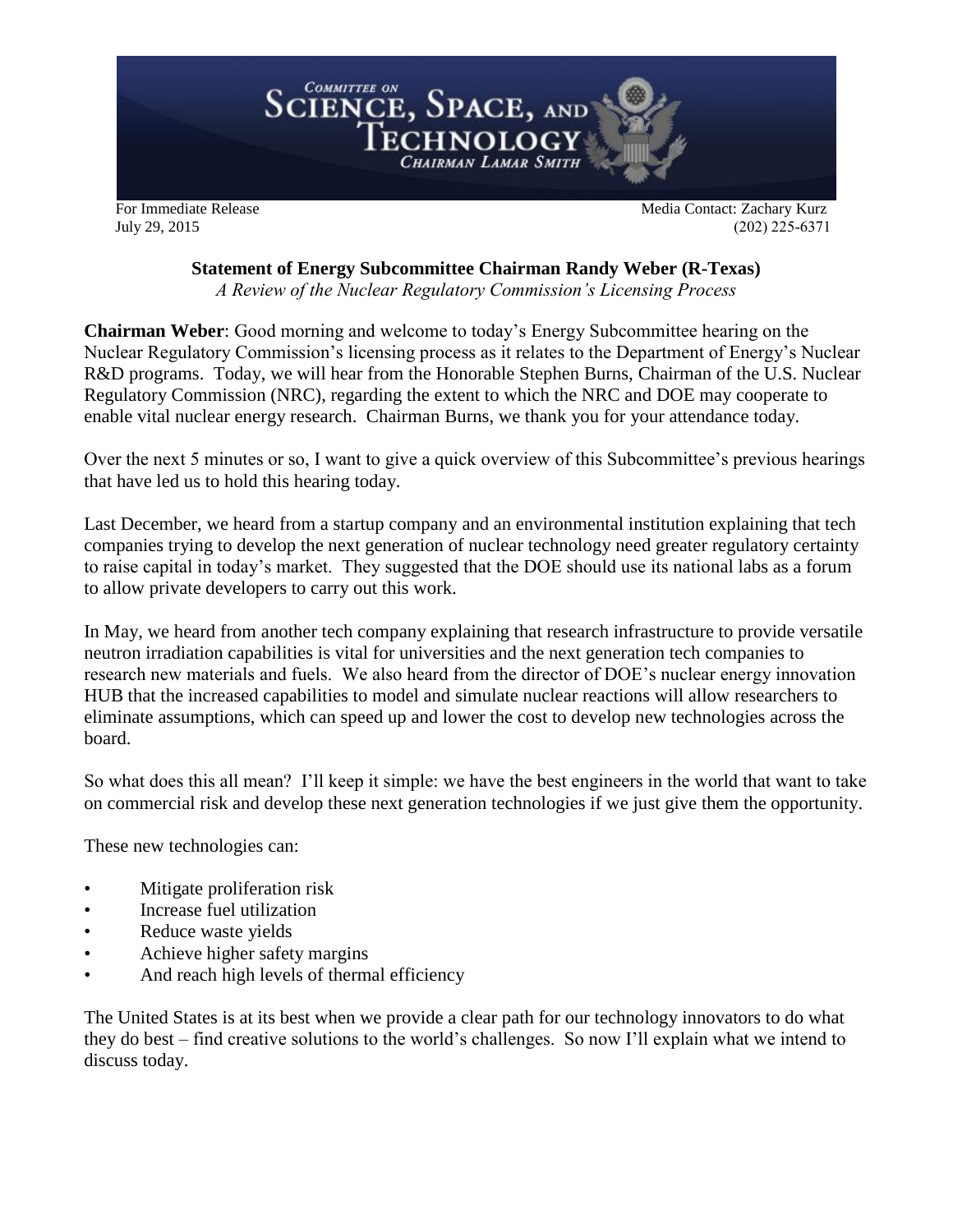This Committee has often found bipartisan support for the nation's open-access user facilities that provide unique capabilities for both basic and applied R&D. This is a particularly good model because the users ultimately take on whatever form of commercial risk they so choose while the government simply provides the infrastructure capability. The prospective DOE user facility we're considering today would be a fast-reactor based neutron source. As a practical matter, the construction of such a facility will almost certainly require some form of technical assistance from the NRC and that will be an interesting topic to explore.

Another issue, and perhaps the most challenging question for the Subcommittee, is how the federal government can make the process simpler for entrepreneurs to conduct experiments that would enable them to translate theories for alternative reactor concepts to reality. The NRC has a regulatory process for non-power reactors, but the time required to issue a license appears to have created a barrier to investment. This raises several important questions relevant to our discussion today. Can the DOE use its authority to host private developers to conduct novel experiments advancing next generation nuclear technology, and could the NRC benefit in any way by allowing its staff to provide technical expertise and gain firsthand knowledge of such reactor experiments?

It is important that we work together to find solutions to these challenges. America must not lag behind our global competitors in this area of critical technology.

Again, I thank Chairman Burns for his testimony today, and I look forward to hearing from you on the NRC's role in advancing nuclear energy for our nation.

###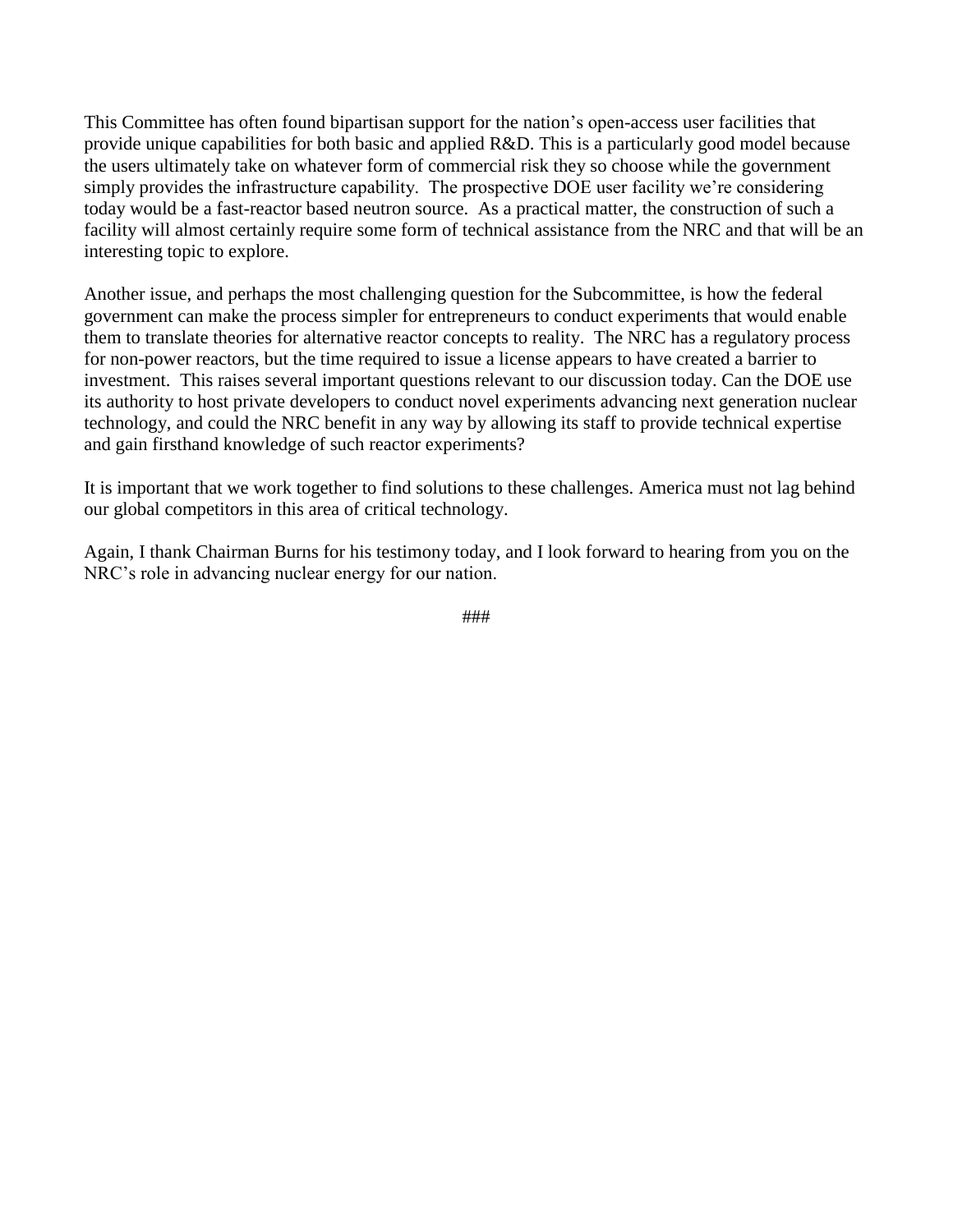<span id="page-4-0"></span>

July 29, 2015 (202) 225-6371

# **Statement of Chairman Lamar Smith (R-Texas)**

*A Review of the Nuclear Regulatory Commission's Licensing Process*

**Chairman Smith**: Today's hearing will examine opportunities for advances in nuclear fission and fusion energy technologies.

We will hear from the Chairman of the U.S. Nuclear Regulatory Commission, Stephen Burns, who will provide the regulatory perspective on matters of policy for the next generation of nuclear energy technology.

The Nuclear Regulatory Commission (NRC) is an independent regulatory agency that licenses and regulates America's civilian nuclear material and technology. The NRC was established in 1974 when Congress separated the supportive nuclear research and development (R&D) aspects of the Atomic Energy Commission from its regulatory side. Currently, the Department of Energy (DOE) supports nuclear R&D to advance nuclear science while the NRC licenses new technologies as the private sector brings them to the market.

Today, we will get a better understanding of how DOE can more effectively advance innovation in nuclear energy and align its R&D priorities to fill gaps where the NRC is not permitted to do so. Nuclear energy provides reliable, zero-emission power. This technology represents a great opportunity for innovation to increase our Nation's economic prosperity and global competitiveness.

Yet the status quo is not working to bring new reactor concepts to the market. One challenge is that the NRC's licensing mechanism for alternative reactor concepts is not yet fully developed. This is not necessarily a fault of the NRC as it must first oversee the safety of its licensees, which fund 90 percent of the Commission's budget. The NRC's strict mission focus has helped the U.S. nuclear industry attain one of the safest working environments in the world.

This Committee's responsibility, however, is to look beyond today. We must search for opportunities where our Nation's R&D can help make our future brighter. The DOE national laboratories provide vital capabilities for the private sector to invest in innovative energy technologies. This includes its openaccess user facilities, which are one-of-a-kind machines that allow researchers to investigate fundamental scientific questions.

These facilities enable a wide array of researchers from academia, defense, and the private sector to develop new technologies without favoring one type of design. This represents a better approach than simply picking winners and losers through energy subsidies.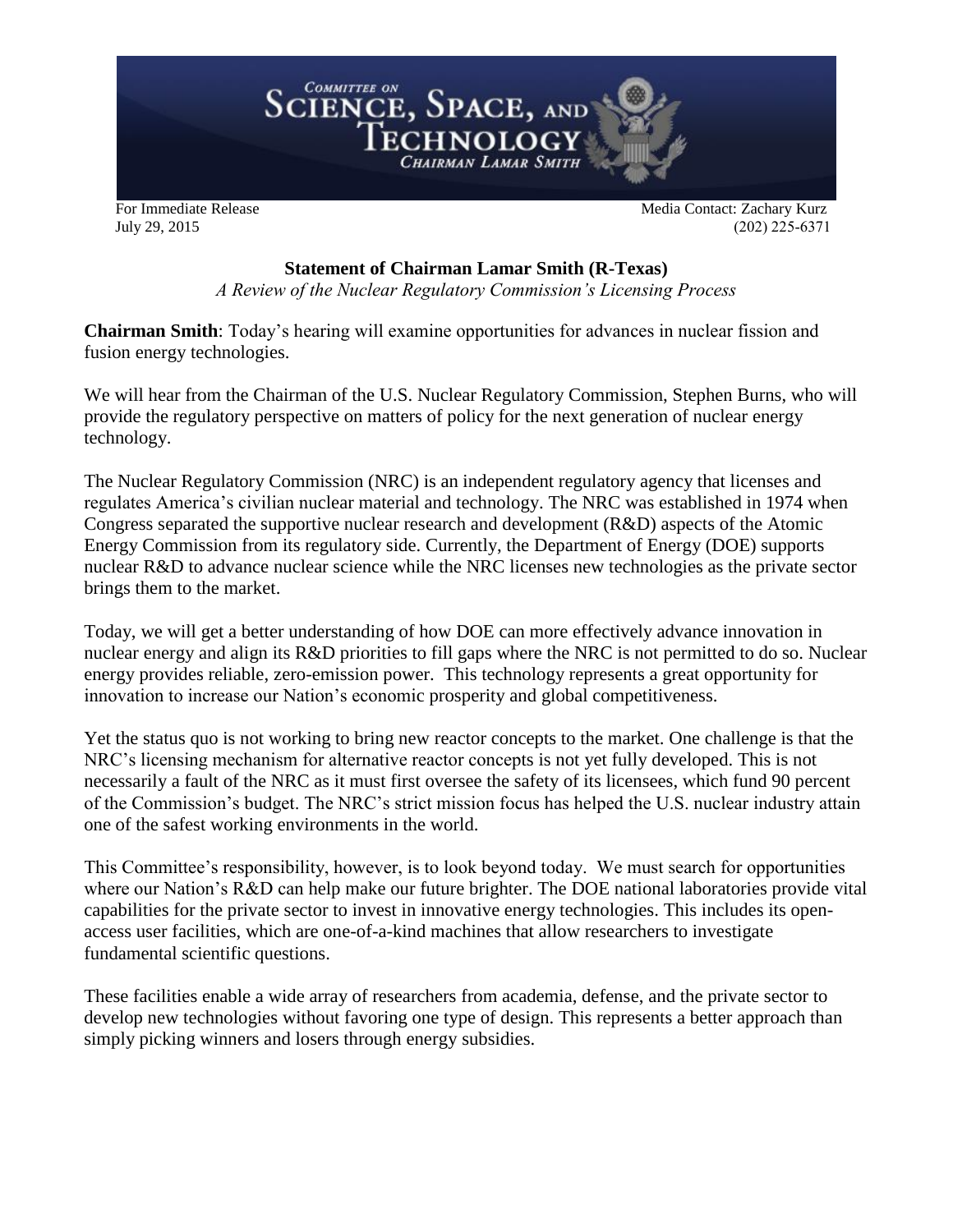DOE's labs also provide the fundamental research capabilities that lead to scientific publications or proprietary research. For nuclear energy R&D, this research is especially challenging because of the inherent regulatory burden that comes with using nuclear material.

For this reason, the DOE and NRC should cooperate where appropriate to ensure that the R&D investments we make today will reach the market for the benefit of all Americans tomorrow.

Thank you Mr. Chairman and I yield back.

###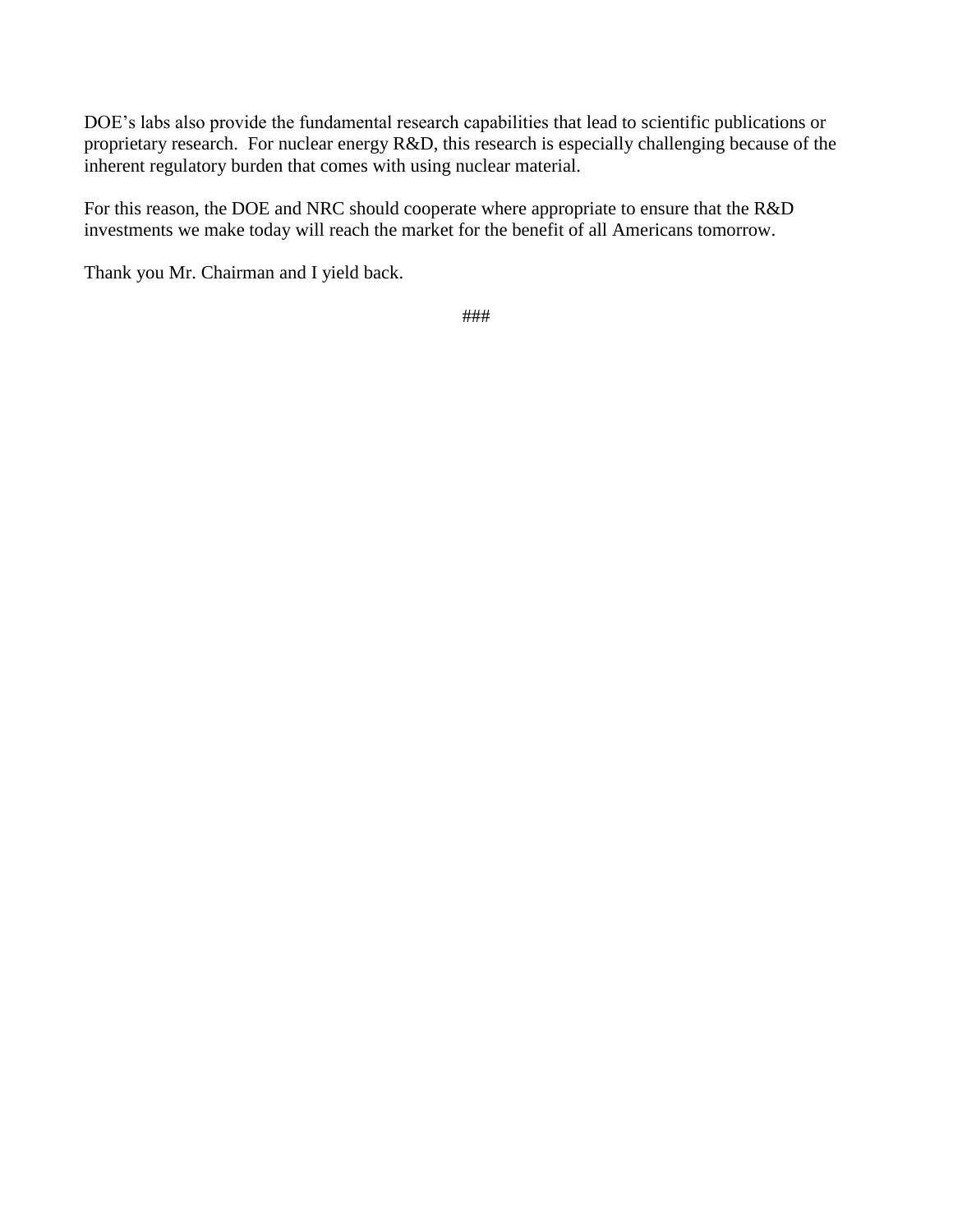### <span id="page-6-0"></span>**WRITTEN STATEMENT BY STEPHEN G. BURNS, CHAIRMAN UNITED STATES NUCLEAR REGULATORY COMMISSION TO THE HOUSE COMMITTEE ON SCIENCE, SPACE, AND TECHNOLOGY SUBCOMMITTEE ON ENERGY July 29, 2015**

Good morning, Chairman Weber, Ranking Member Grayson, and distinguished Members of the Subcommittee. I appreciate the opportunity to appear before you today to discuss the Nuclear Regulatory Commission's (NRC) licensing policies as they apply to current and prospective Department of Energy (DOE) nuclear energy research and development programs.

I will begin with a brief overview of NRC responsibilities. NRC conducts licensing and oversight activities for commercial nuclear power reactors, research and test reactors, decommissioning and waste management activities, uranium recovery facilities, fuel facilities, and radioactive materials users, including those overseen directly by the 37 states, known as "Agreement States," that have agreements with the NRC to assume regulatory responsibility for the use of certain radioactive materials.

In January, the NRC marked its 40th anniversary as the independent agency responsible for licensing and regulating the nation's civilian use of radioactive materials to ensure protection of public health and safety, common defense and security, and the environment. The NRC's regulatory program has been substantially strengthened, based in part on what we have learned from domestic and international operating experience. Our role begins during pre-application discussions with prospective applicants, and continues through the entire plant life-cycle, from plant design certification, combined license, manufacturing license, or operating license, construction, operations, through decommissioning, and, finally, radioactive waste storage and disposal.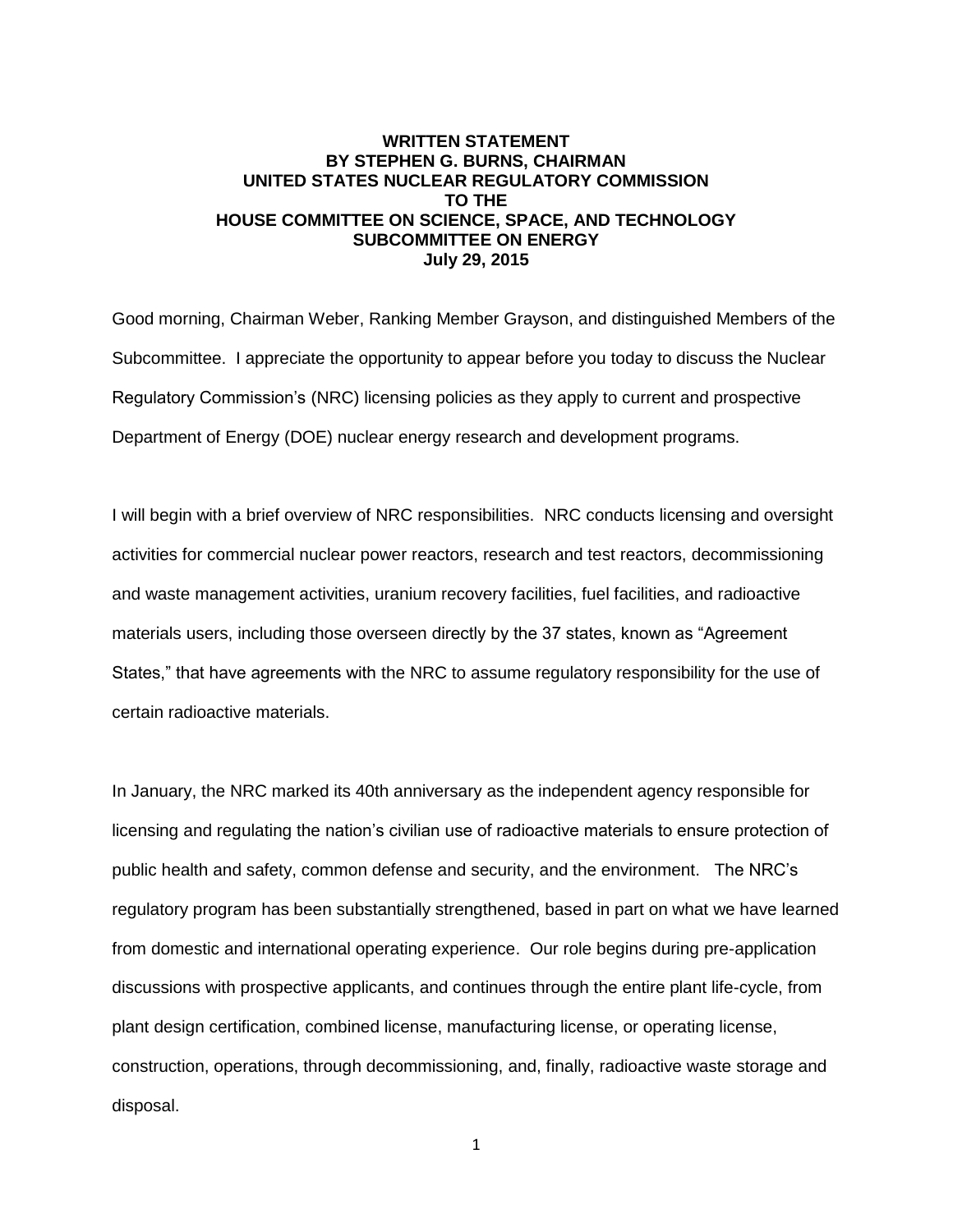The NRC has been involved in many significant activities regarding commercial nuclear power generation. To date, the NRC has renewed operating licenses for 74 of the 99 currently operating nuclear power reactors, extending the licensed life for each of these units. The NRC has granted 156 power uprates, which translates to 7,326 additional megawatts of electrical capacity for the nation.

In the area of new reactors, the NRC has issued six design certifications and is currently reviewing one design certification application. The agency also has issued combined licenses for five new nuclear reactor units, four of which are currently under construction. The NRC is poised to hold hearings for three additional combined license applications and one early site permit in 2015 and in 2016. In addition, the NRC is reviewing an application to operate Watts Bar Unit 2, for which construction had been suspended in 1985 after a substantial portion of the plant had been built.

With respect to advanced reactors, the NRC staff has made significant progress in preparing to review design certification applications for small modular reactors, one of which is expected to be submitted in late 2016. The NRC is also taking initial steps to prepare for the review and licensing of non-light water reactor (non-LWR) designs.

#### License Extension Beyond 60 Years;

The NRC's license renewal process provides reasonable assurance of safe plant operation for extended plant life for 20 additional years beyond the initial 40-year operating license term. In addition to the NRC's regulatory requirements, the staff issued a "Standard Review Plan," or SRP, for reviewing license renewal applications and a "Generic Aging Lessons Learned Report," which is commonly referred to as the GALL Report. These documents describe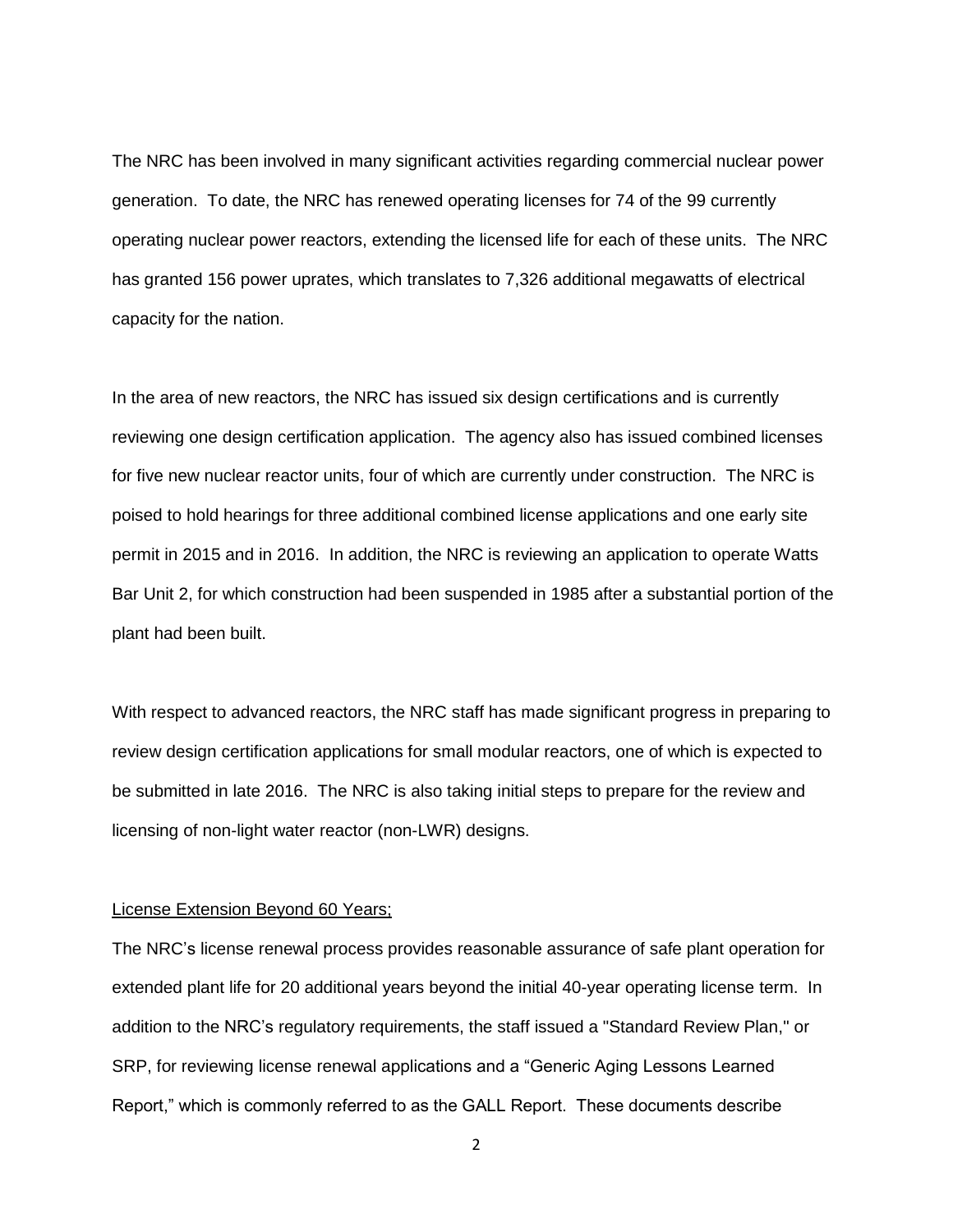methods acceptable to the staff for implementing the license renewal rule and evaluating license renewal applications to ensure quality and uniformity in NRC reviews.

The Commission has affirmed that the current license renewal regulatory framework is sufficient to support the review of subsequent license renewal for operation from 60 to 80 years. The NRC staff is nearing completion of an updated GALL Report and an SRP to address aging issues that nuclear power plants may experience for operation up to 80 years. The staff plans to issue these documents for public comment by the end of this year and expects to finalize the guidance documents needed to review these applications prior to the first subsequent license renewal application expected to be filed in late 2018 or early 2019.

The NRC staff continues to monitor the industry, DOE, and Electric Power Research Institute's progress on resolving the major technical issues for subsequent license renewal. These issues include reactor pressure vessel neutron embrittlement, irradiation assisted stress corrosion cracking of reactor internals and primary system components, concrete and containment degradation, and electrical cable qualification and condition assessment.

DOE is currently undertaking activities focused on evaluating damage to components and materials that have been collected from decommissioned nuclear power plants. I understand that these research activities can provide direct information on the performance and age-related degradation of safety-significant components. Findings from these activities may inform both the NRC's ongoing development of license renewal guidance document, and the NRC's evaluation of initial license applications for subsequent license renewal. The NRC staff is engaged in collaborative discussions and meetings to harness relevant data, information, and knowledge gained through the Light Water Reactor Sustainability program's research activities to better inform the Commission's subsequent license renewal process.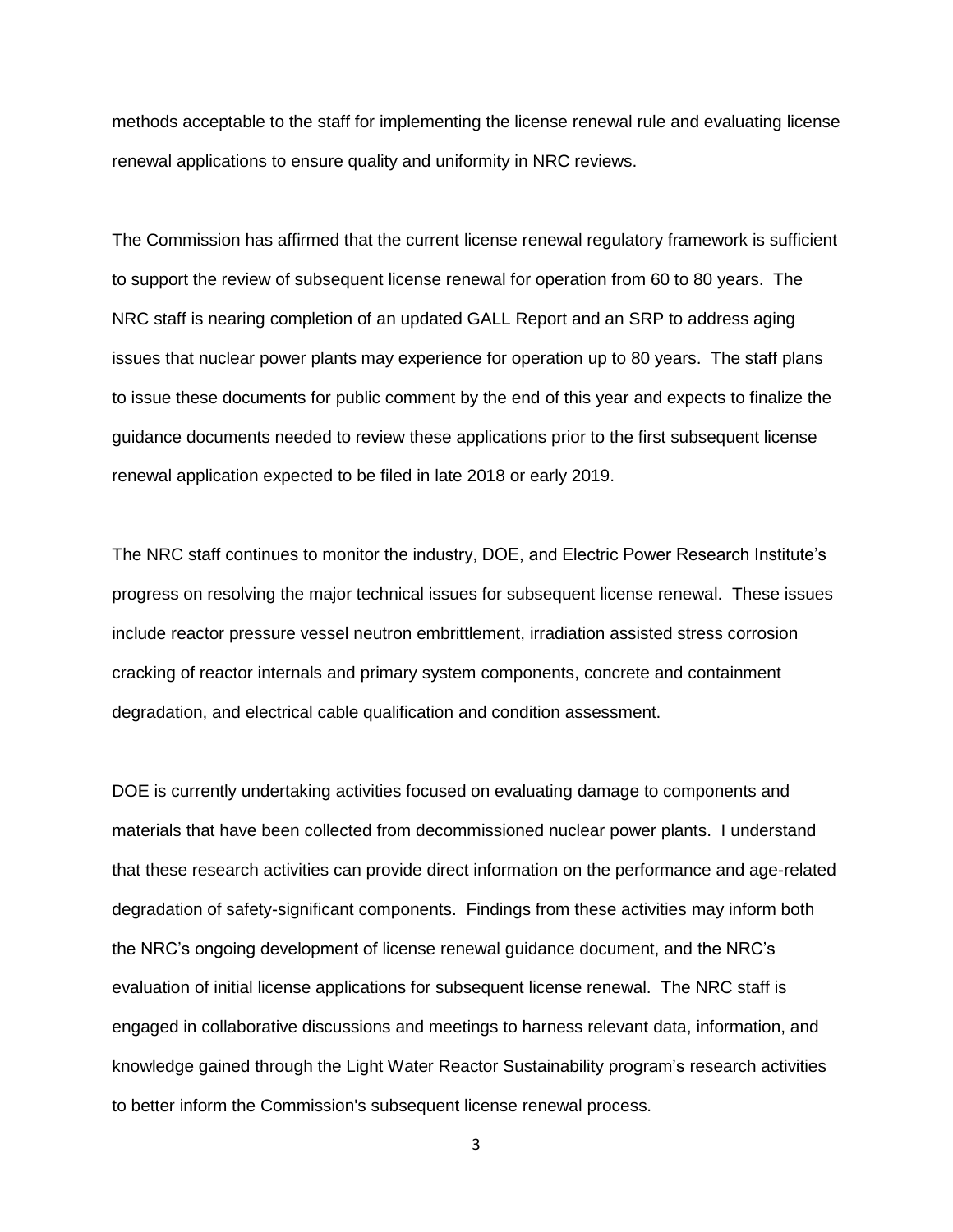The NRC staff also is monitoring the activities of the Consortium for Advanced Simulation of Light Water Reactors initiative, primarily in the broad area of nuclear reactor thermal hydraulic analysis. The NRC is not currently aware of any DOE codes developed through the Consortium that have been used to support license renewal or subsequent license renewal at this time. However, we will continue to monitor should there be any new developments in this area.

#### Regulatory Authorities and Technical Assistance to DOE for Non-Light Water Reactors

The statutory authorities governing co-operation between the NRC and DOE are well established. NRC's role in a project located at a DOE site is shaped by the purpose and function of the proposed project. This includes the projects contemplated in Congressman Hultgren's legislation titled, "Department of Energy Laboratory Modernization and Technology Transfer Act of 2015" (H.R. 1158).

Depending on the specific goal and purpose of the project, the NRC could have licensing and regulatory authority over some of the types of facilities envisioned in H.R. 1158. For example, the Atomic Energy Act of 1954, as amended (AEA), authorizes the NRC to issue licenses for production and utilization facilities for commercial purposes or licenses for research development purposes.

The NRC regulates to ensure "adequate protection to the health and safety of the public" and "in accord with the common defense and security", which the AEA requires as a minimum safety standard. Congress gave the Commission the discretion, in exercising its licensing authority, to determine what constitutes "adequate protection" on a case-by-case basis, based on expert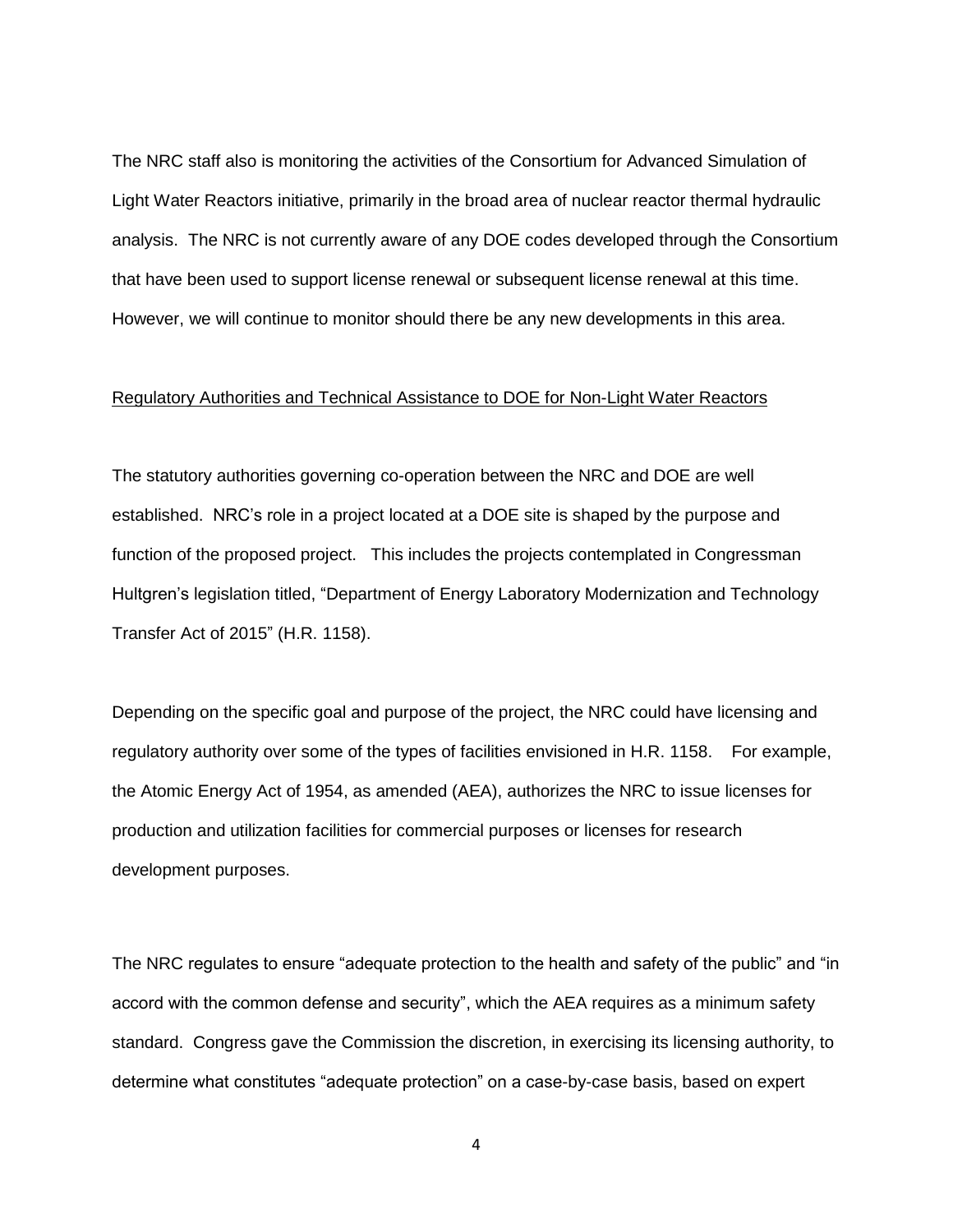engineering and scientific judgment, and in light of all relevant information, including improvements in nuclear technology over time.

The NRC would have licensing and regulatory authority over reactors located on DOE-owned facilities that fit the NRC's definition of a "prototype reactor" or for "research and development" that are operated as part of the power generation facilities of an electric utility system, or that are operated in any other manner for the purpose of demonstrating the suitability for commercial application of such a reactor. Under Section 202 of the Energy Reorganization Act, the NRC also has licensing authority for demonstration liquid metal fast breeder reactors and other demonstration nuclear reactors. In contrast, the NRC would not have regulatory authority over reactors located on DOE-owned facilities that are used for the purpose of collecting data for research, testing of materials, or testing of fuels, as is proposed for the fast-reactor user facility. I would note if the data collected in such a facility are intended to be used to make a safety case in a future license application, an NRC quality assurance program under Appendix B to 10 CFR Part 50 or an equivalent NRC-approved program would need to be followed in collecting the data.

Under the NRC's rules, an application for a design certification, combined license, manufacturing license, or operating license that proposes a nuclear reactor design that differs significantly from light-water reactor designs licensed prior to 1997 or uses simplified, inherent, passive, or other innovative means to accomplish its safety function, must meet certain requirements. The regulations provide that such designs will only be approved if the performance of each safety feature of the design, the interdependence of the safety features, and operation of the design over a range of operating conditions have been demonstrated through either analysis, appropriate test programs, experience, sufficient data, some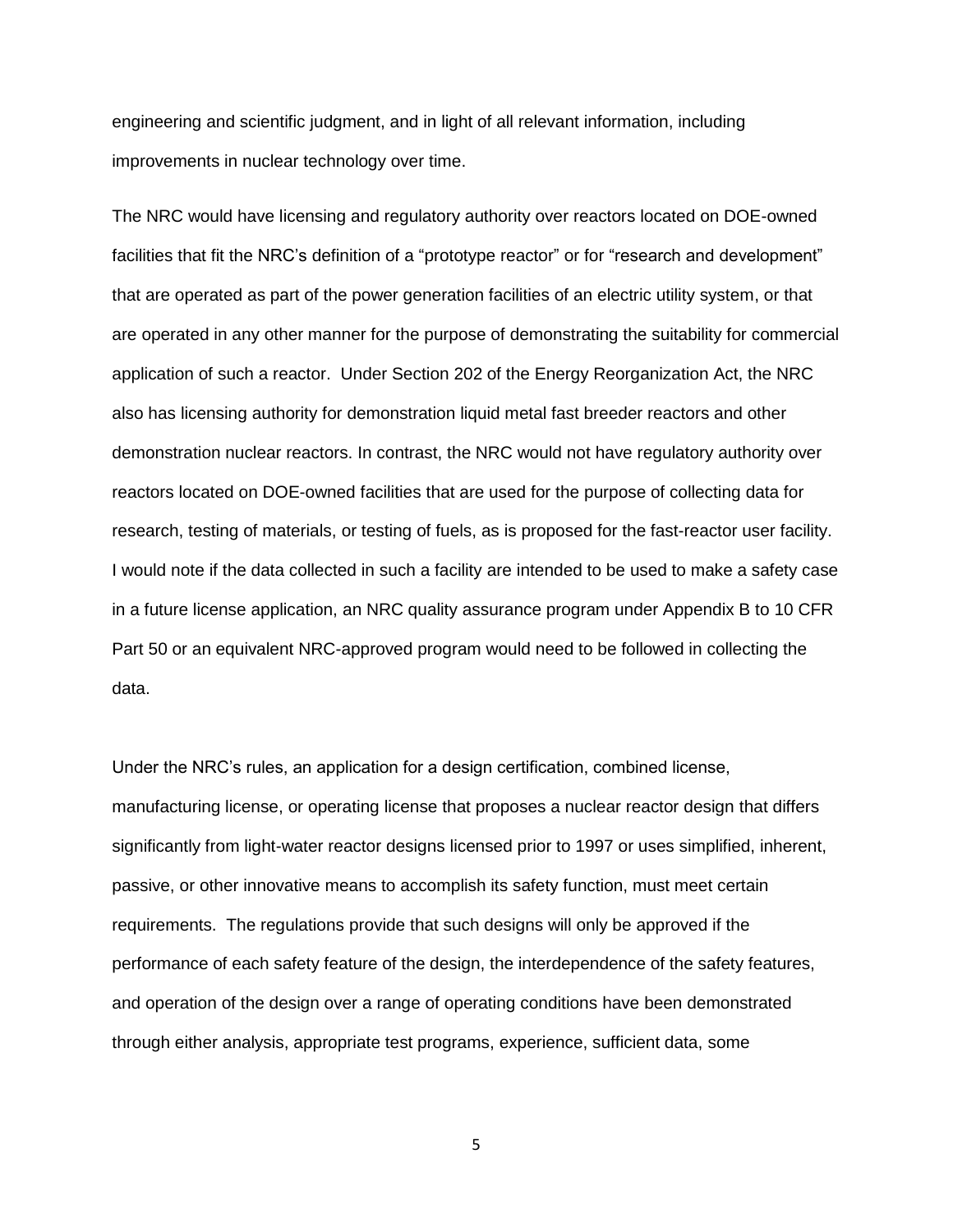combination of these methods, or acceptable testing of a prototype plant over a range of operating conditions.

A prototype plant is similar to a first-of-a-kind or standard plant design in all features and size, but may include additional safety features to protect the public and the plant staff from the possible consequences of accidents during the testing period. If a prototype plant developed by DOE and subject to NRC licensing is used to comply with the testing requirements for a first-ofa-kind reactor design that differs significantly from existing light-water reactor technology, then the NRC may impose additional requirements on siting, safety features, or operational conditions for the prototype plant to provide this additional protection.

The Subcommittee also expressed an interest in a privately funded facility to be constructed and operated at a DOE site. As I understand it, the purposes of such a proposed facility would be to resolve technical uncertainty, prove concepts by reducing theory to reality, generally conduct research and development activities to improve nascent technologies, build upon existing theories, generate verifiable data, and improve reactor technologies. However, if such a facility would likely be used ultimately as a basis for commercial power reactor technologies, or ownership of the facility would be held by private parties, such a facility would fall within the NRC's regulatory purview and an NRC license would be required, even though the facility would be located on a DOE site.

In the alternative, if a proposed DOE facility is outside of the NRC's regulatory authority, the NRC could provide technical assistance to the DOE if resources are available. Examples of this assistance could include support in areas such as construction inspection and radiation safety for plant personnel. To maintain our regulatory independence, if a DOE facility requires an NRC license, the agency would be precluded from providing developmental technical assistance to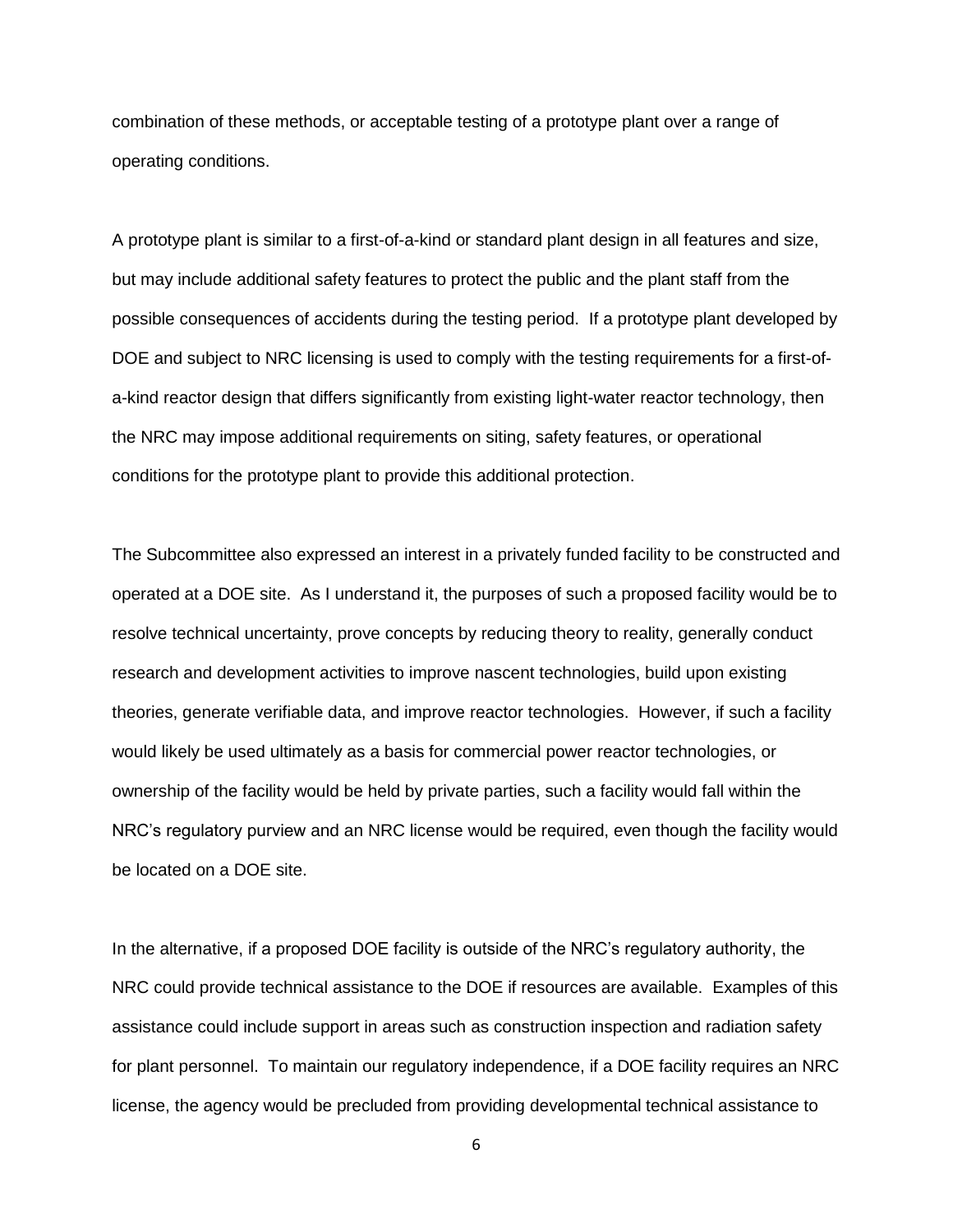the DOE. However, the same regulatory and safety guidance provided to any potential NRC license applicant would be available to the DOE. The specific mechanisms used to provide the requested technical assistance would be determined concurrent with development of the required budget authorities needed to provide the requested assistance.

There are many examples of NRC and DOE cooperation on non-LWR projects. In 1982, the NRC reviewed the Clinch River Breeder Reactor Preliminary Safety Analysis Report submitted as part of a construction permit application developed in part by DOE's predecessor agency, the Energy Research and Development Administration. The NRC issued a Final Safety Evaluation Report for the Clinch River facility in 1983. In addition, beginning in 1986, the NRC staff conducted a pre-application review of the DOE-sponsored Modular High Temperature Gas Reactor (mHTGR) design. The review objectives were to identify key safety, research, and licensing issues and to provide feedback to the DOE on the licensability of the design. In 1989, the NRC issued a draft Pre-Application Safety Analysis Report for the mHTGR design.

In 1987, the NRC staff conducted a pre-application review of the GE-Hitachi PRISM Preliminary Safety Information Document prepared by the DOE. The NRC staff issued a Pre-application Safety Evaluation Report for the PRISM design, which identified no obvious impediments to licensing the PRISM design. Also beginning in 1986, the NRC performed a similar review of the DOE's Pre-application Safety Information Document for the Sodium Fast Reactor Design.

Most recently, in 2008, the NRC and DOE jointly issued the "Next Generation Nuclear Plant Licensing Strategy, A Report to Congress."<sup>1</sup> This report outlined the licensing strategy for a

 $\overline{\phantom{a}}$ 

 $1$  The NGNP project was formally established by the Energy Policy Act of 2005 (EPAct 2005), designated as Public Law 109-58, 42 USC 16021, to demonstrate the generation of electricity and/or hydrogen with a high-temperature nuclear energy source. The project is being executed in collaboration with industry, DOE national laboratories, and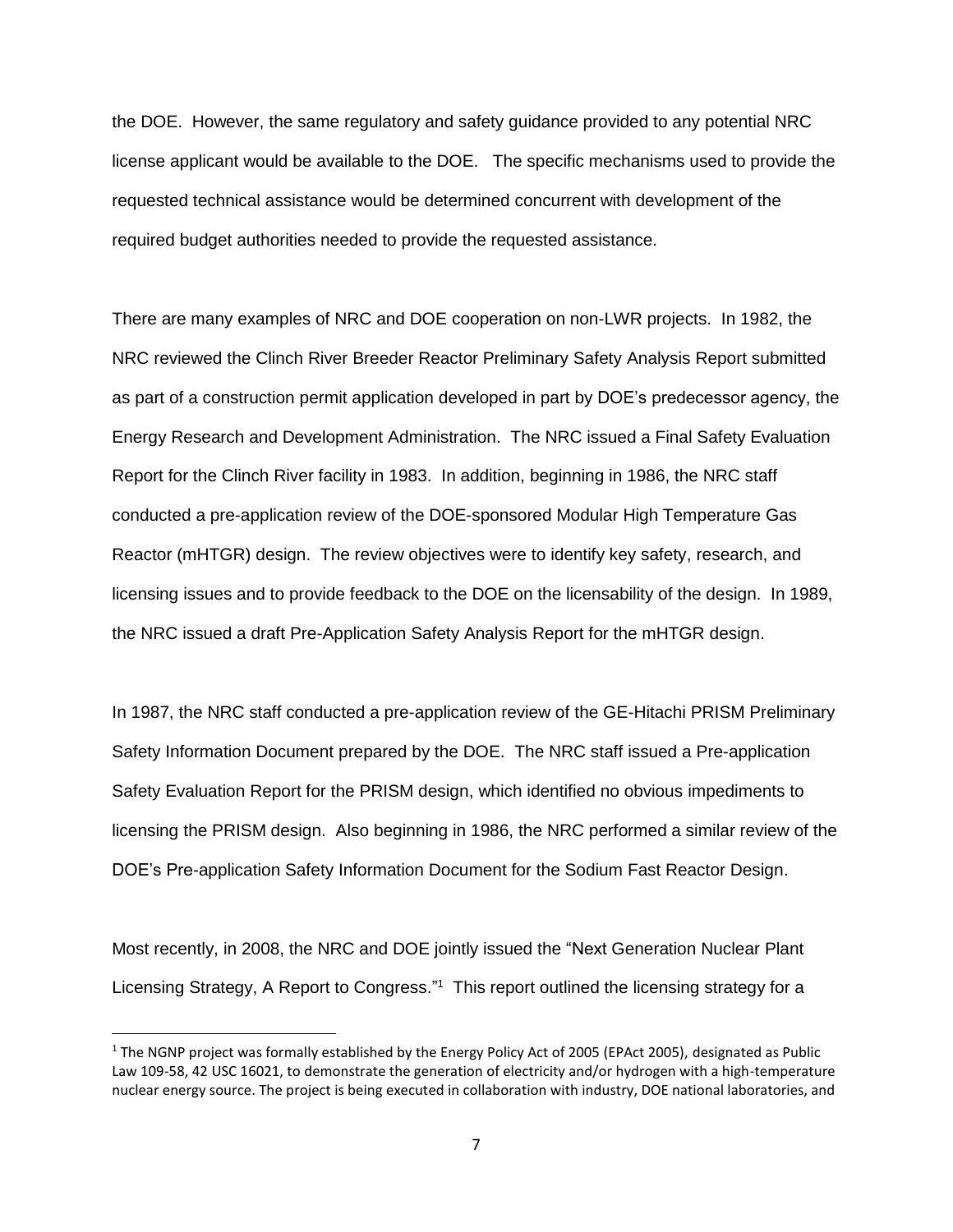very high-temperature gas-cooled reactor (HTGR) to be built on a DOE-owned site. In 2010, the DOE taught a HTGR technology course for NRC staff. In 2012, the DOE submitted a series of technical and policy issue white papers that were reviewed by the NRC. The NRC issued a comprehensive technical assessment of the key licensing issues in July 2014. In each case, the NRC and DOE provided valuable input while staying within their congressionally mandated roles and responsibilities.

#### Adapting the Current Regulatory Regime for Non-Light-Water Technology

The NRC has substantial experience in reactor licensing, with licensing processes that are well established and which have been applied to an array of reactor technologies and designs. The NRC has taken a number of proactive steps to consider how it might apply these processes efficiently and effectively to the review of new advanced reactor designs.

In 1986, the Commission issued a Policy Statement on the Regulation of Advanced Reactors, later updated in 2008. The policy statement expresses the intent of the Commission to develop the capability for timely assessment and response to innovative and advanced reactor designs that might be presented for NRC review. It also encourages the earliest possible interaction between the NRC and applicants, vendors, and other government agencies to provide for early identification of regulatory requirements for advanced reactors and to provide all interested parties, including the public, with a timely and independent assessment of the safety and security characteristics of advanced reactor designs.

l

U.S. universities. The U.S. Nuclear Regulatory Commission is responsible for licensing and regulatory oversight of the demonstration nuclear reactor.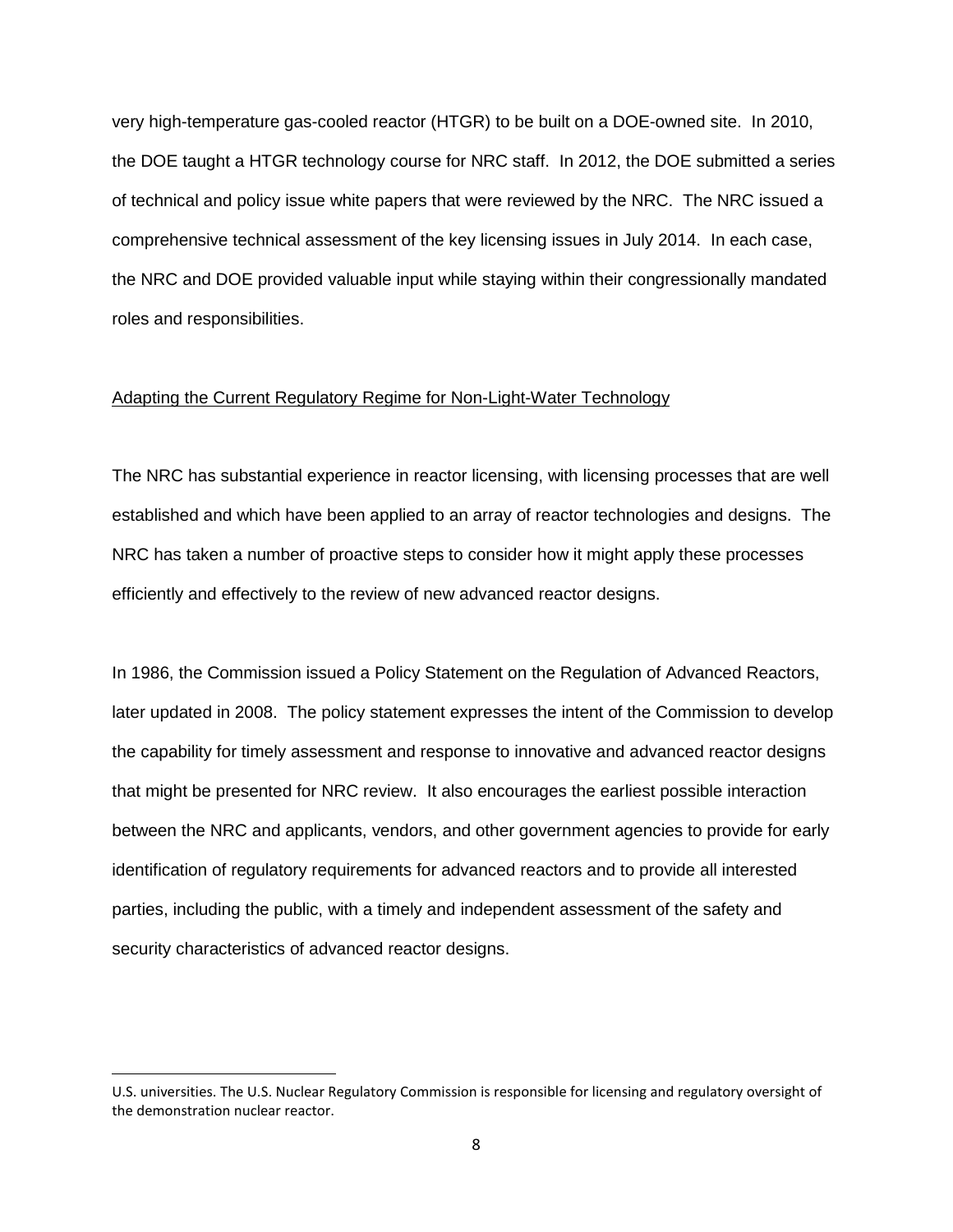The NRC has determined that its current reactor licensing regulations are adequate for conducting reviews of advanced reactor applications. However, because the NRC's current reactor licensing regulations and guidance documents were developed based on light-water reactor technologies, the NRC recognizes the potential knowledge gaps for both the staff and prospective applicants in understanding the acceptance criteria for non-light water reactor designs.

To better understand the opportunities for most efficiently adapting the current regulatory framework for non-LWRs, the agency has reviewed, and continues to review, our licensing processes and infrastructure for both light water and non-LWR technologies. These reviews identified process strengths, opportunities for improvement, incorporated lessons learned, and will aid agency planning to make the most effective use of our technical resources.

Some of the challenges associated with licensing non-LWR designs identified in the agency's "Report to Congress: Advanced Reactor Licensing," dated August 2012, and the NRC staff's recent recommendations to the Commission, "Status of the Office of New Reactors Readiness to Review Small Modular Reactor Applications" (SECY-14-0095) include:

- the need for additional non-LWR research, in areas such as materials and structural analysis, so that the analytical methods and experimental data can support the requisite independent safety findings by the NRC staff on non-LWR applications;
- the need for appropriate computational tools for use in non-LWR application reviews;
- the need to ensure that appropriately trained and experienced staff are available to perform non-LWR application reviews.

The NRC has also recognized the importance of appropriate timing in the development of the capability to review non-LWR applications, as described in the Advanced Reactor Policy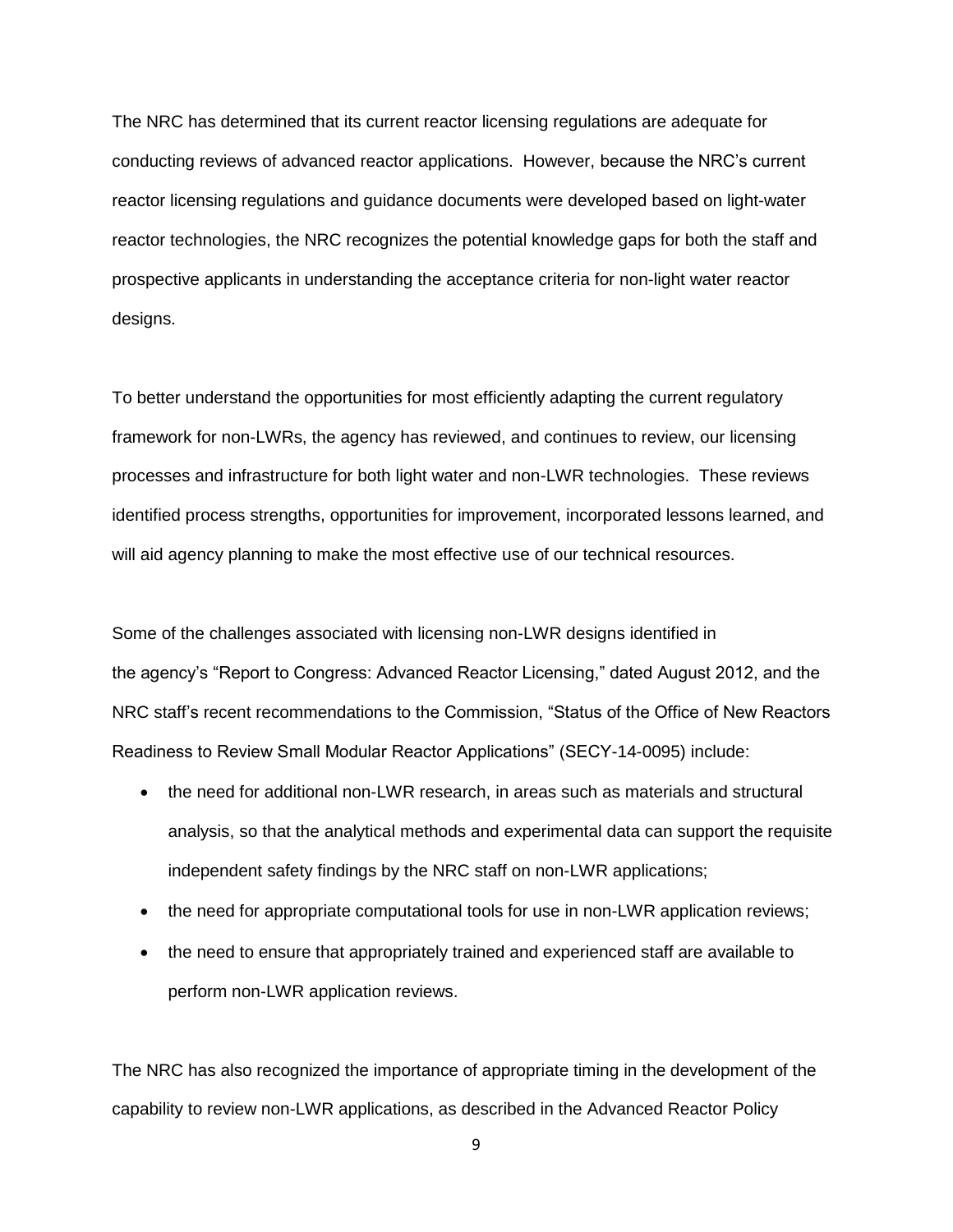Statement. As demonstrated over the last 10 years, industry and financial market turbulence have had a significant impact on the agency's ability to plan for the submission of new reactor applications. The agency uses a wide variety of resources to gain the best available insights on market factors that could impact the timing of potential applications. For example, the Energy Information Agency's recent annual report, "Annual Energy Outlook – 2015," estimates a nearflat growth rate in domestic electricity demand and continued uncertainty in non-nuclear fuel prices through the year 2040.

Recognizing these challenges, the agency intends to continue to develop its capability to execute its mission for non-LWR designs that may proceed to commercial maturity, at a pace consistent with its appropriated resources and Congressional direction.

As emphasized in the Commission's policy statement, maintaining open communications with a wide variety of industry, government, and public stakeholders will provide the agency with information it can use to address approaching challenges. Strong communications assist non-LWR designers and potential applicants in understanding the NRC's roles and responsibilities in the reactor development lifecycle. They also provide the NRC with an early indication of non-LWR design trends, potentially unique design features, and the potential for reaching design maturity. The DOE's role in the research and development process provides the NRC with additional important insights.

Consistent with our mission, the NRC does not favor one particular nuclear technology over another. But, informed by our open communications with the non-LWR developer community and with the DOE, the NRC will be able to optimize its planning processes and resource expenditures to conduct licensing reviews when a complete and technically sufficient non-LWR application is presented for consideration.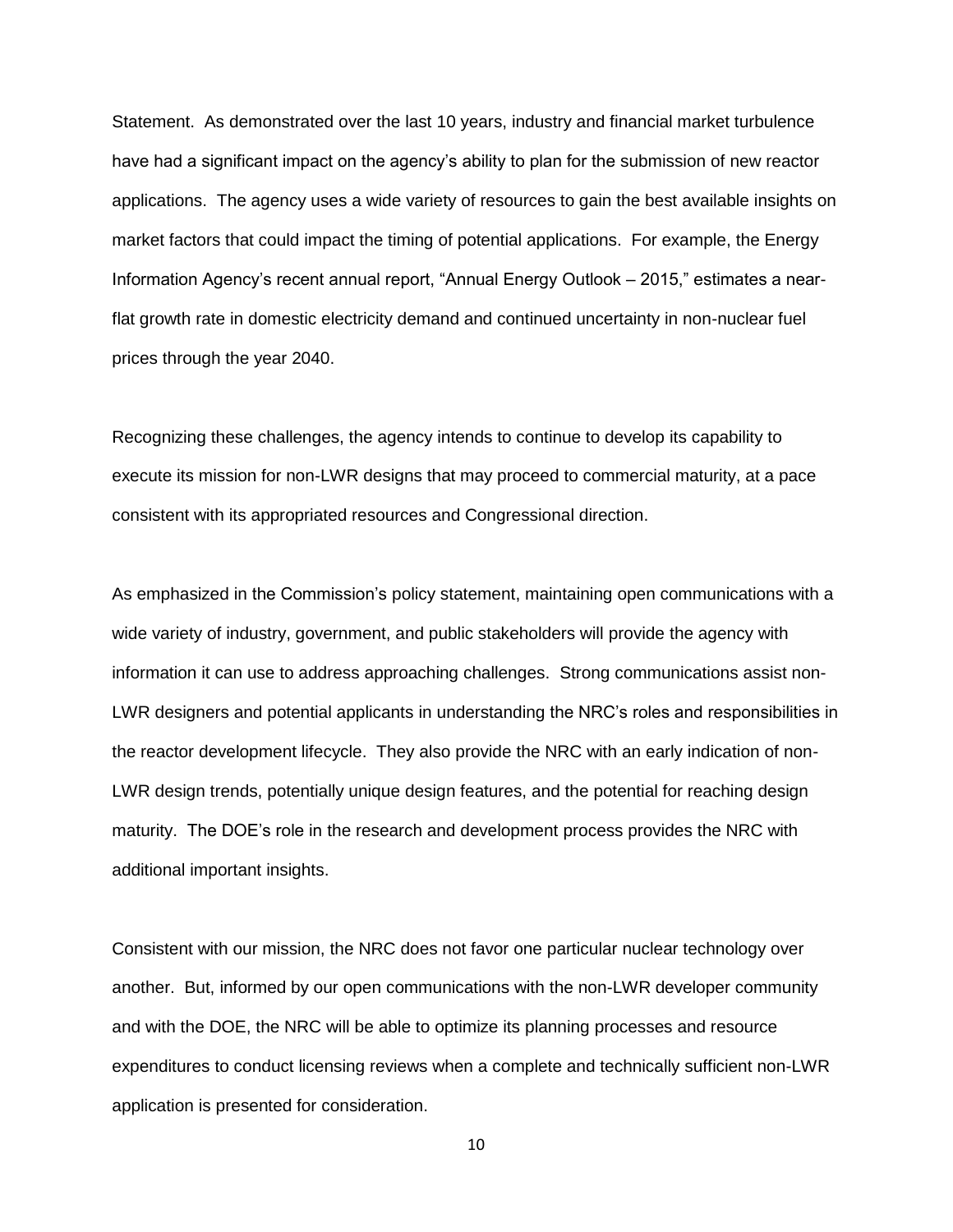The NRC engages its stakeholders using a variety of communications methods and channels. Examples include the annual Regulatory Information Conference, the use of Regulatory Information Summaries to obtain the voluntary submittal of information that will assist the NRC in the performance of its functions, a comprehensive website and social media presence, the use of open public meetings on a wide range of topics, and direct engagement with host communities to nuclear power plants. The NRC also takes advantage of DOE-sponsored industry forums as opportunities to assist non-LWR developers and stakeholders in better understanding the NRC's statutory roles and responsibilities. For example, in March 2015, DOE-sponsored meetings at six universities across the United States. The meetings solicited a wide range of inputs on nuclear power innovation from a broad cross-section of participants. We understand inputs from the workshops are being consolidated to provide a report summarizing all of the regionally focused technical discussions with specific recommendations to the Department of Energy's Office of Nuclear Energy for enhancements or additions to Research Development and Demonstration programs. The NRC participated in four of these workshops as observers. The workshops provided an opportunity for the NRC to collect direct feedback from participants and for the NRC to explain its roles and responsibilities in the technology development lifecycle to workshop attendees.

The NRC, consistent with its mission as an independent safety and security regulator, will continue to look for additional opportunities to work with DOE and make the NRC's licensing processes transparent and navigable to reactor designers/potential applicants, the financing community, and other stakeholders. In this vein, the NRC plans to hold a series of public workshops with the DOE starting this September to engage further with non-LWR designers, potential applicants, industry groups, and the public.